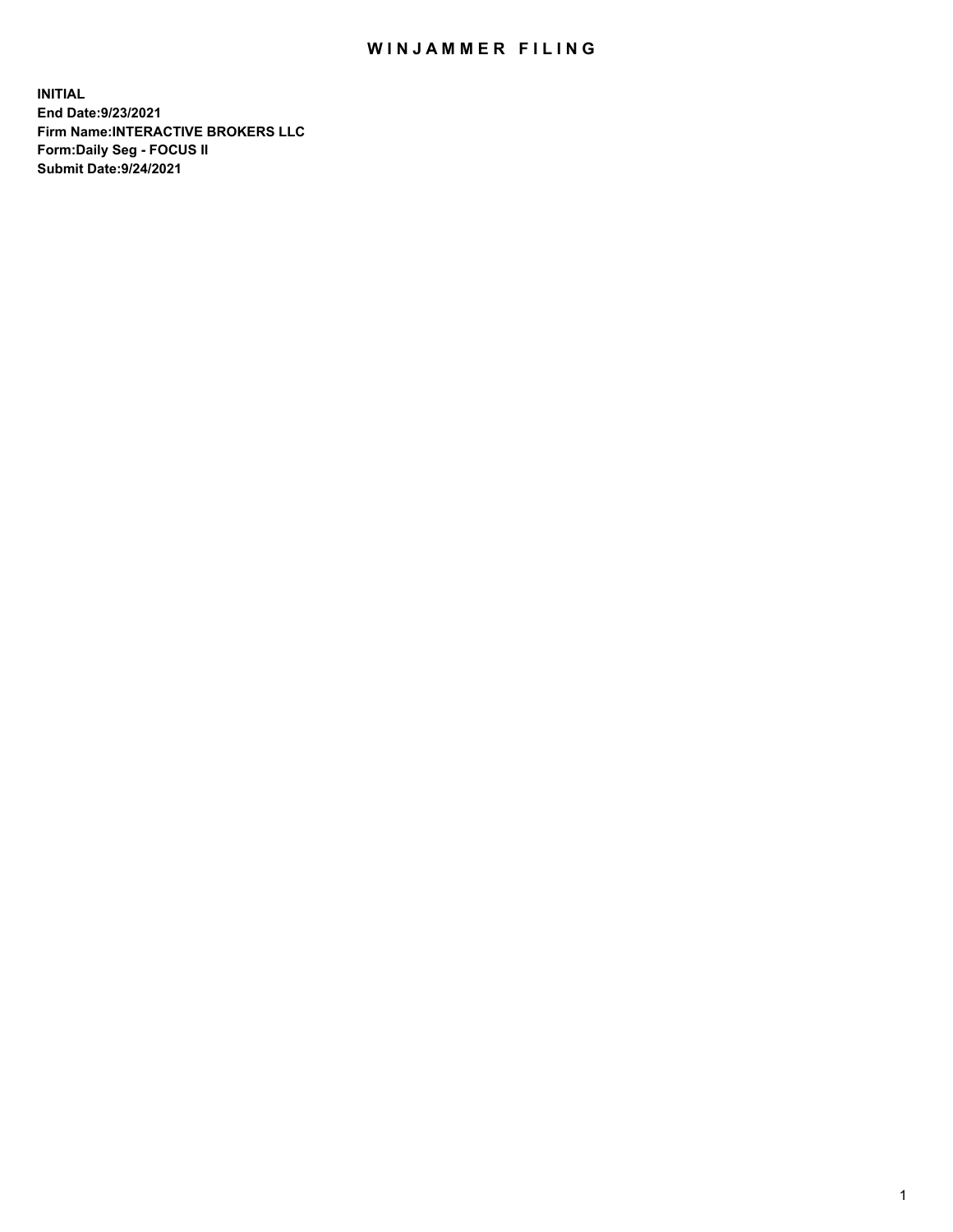**INITIAL End Date:9/23/2021 Firm Name:INTERACTIVE BROKERS LLC Form:Daily Seg - FOCUS II Submit Date:9/24/2021 Daily Segregation - Cover Page**

| Name of Company                                                                                                                                                                                                                                                                                                                | <b>INTERACTIVE BROKERS LLC</b>                                           |  |
|--------------------------------------------------------------------------------------------------------------------------------------------------------------------------------------------------------------------------------------------------------------------------------------------------------------------------------|--------------------------------------------------------------------------|--|
| <b>Contact Name</b>                                                                                                                                                                                                                                                                                                            | James Menicucci                                                          |  |
| <b>Contact Phone Number</b>                                                                                                                                                                                                                                                                                                    | 203-618-8085                                                             |  |
| <b>Contact Email Address</b>                                                                                                                                                                                                                                                                                                   | jmenicucci@interactivebrokers.c<br>om                                    |  |
| FCM's Customer Segregated Funds Residual Interest Target (choose one):<br>a. Minimum dollar amount: ; or<br>b. Minimum percentage of customer segregated funds required:% ; or<br>c. Dollar amount range between: and; or<br>d. Percentage range of customer segregated funds required between: % and %.                       | <u>0</u><br>0<br>155,000,000 245,000,000<br>0 <sub>0</sub>               |  |
| FCM's Customer Secured Amount Funds Residual Interest Target (choose one):<br>a. Minimum dollar amount: ; or<br>b. Minimum percentage of customer secured funds required:% ; or<br>c. Dollar amount range between: and; or<br>d. Percentage range of customer secured funds required between:% and%.                           | <u>0</u><br>$\overline{\mathbf{0}}$<br>80,000,000 120,000,000<br>00      |  |
| FCM's Cleared Swaps Customer Collateral Residual Interest Target (choose one):<br>a. Minimum dollar amount: ; or<br>b. Minimum percentage of cleared swaps customer collateral required:% ; or<br>c. Dollar amount range between: and; or<br>d. Percentage range of cleared swaps customer collateral required between:% and%. | <u>0</u><br>$\underline{\mathbf{0}}$<br>0 <sub>0</sub><br>0 <sub>0</sub> |  |

Attach supporting documents CH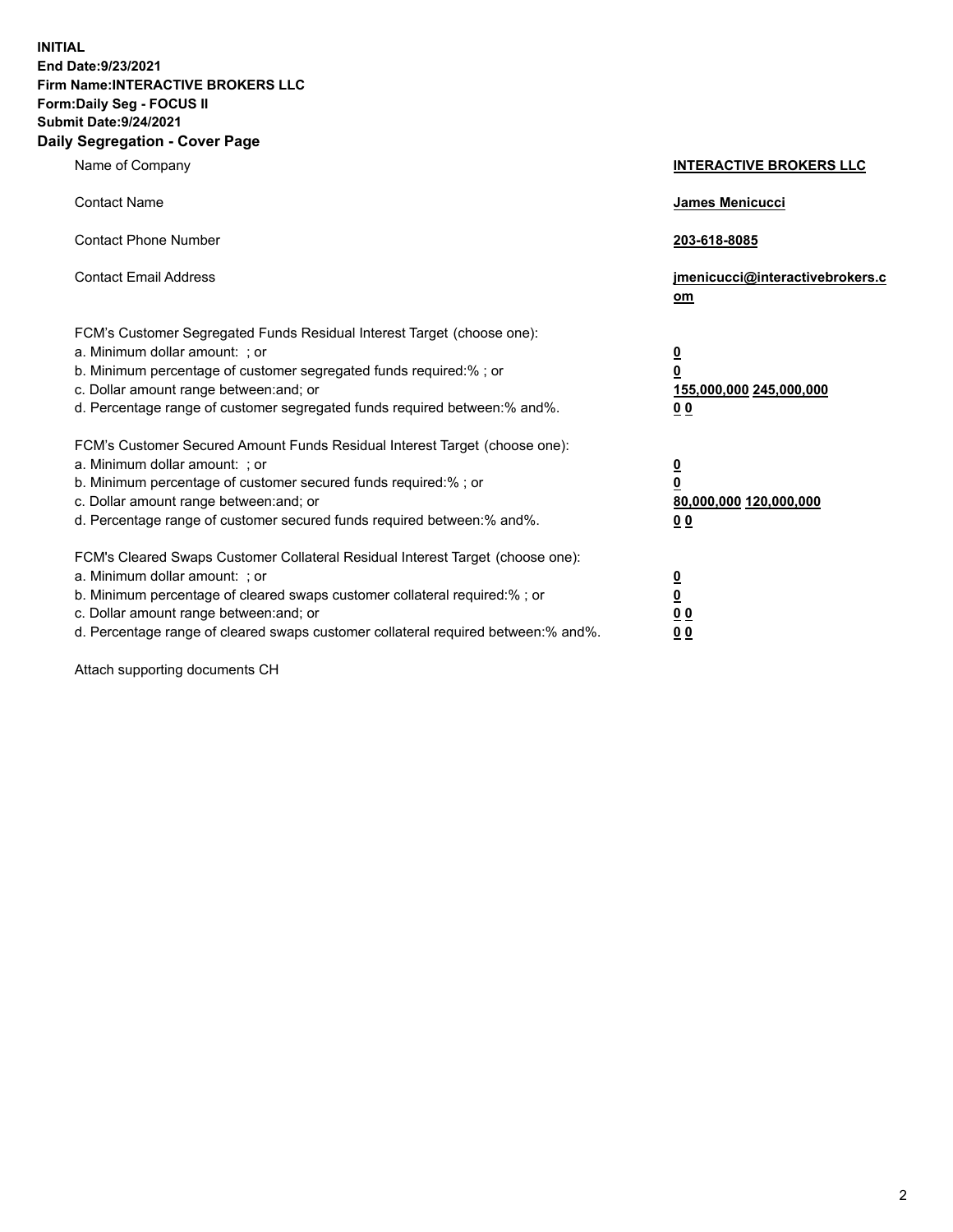**INITIAL End Date:9/23/2021 Firm Name:INTERACTIVE BROKERS LLC Form:Daily Seg - FOCUS II Submit Date:9/24/2021 Daily Segregation - Secured Amounts**

## Foreign Futures and Foreign Options Secured Amounts Amount required to be set aside pursuant to law, rule or regulation of a foreign government or a rule of a self-regulatory organization authorized thereunder **0** [7305] 1. Net ledger balance - Foreign Futures and Foreign Option Trading - All Customers A. Cash **509,792,453** [7315] B. Securities (at market) **0** [7317] 2. Net unrealized profit (loss) in open futures contracts traded on a foreign board of trade **394** [7325] 3. Exchange traded options a. Market value of open option contracts purchased on a foreign board of trade **158,321** [7335] b. Market value of open contracts granted (sold) on a foreign board of trade **-16,578** [7337] 4. Net equity (deficit) (add lines 1. 2. and 3.) **509,934,590** [7345] 5. Account liquidating to a deficit and account with a debit balances - gross amount **4,978** [7351] Less: amount offset by customer owned securities **0** [7352] **4,978** [7354] 6. Amount required to be set aside as the secured amount - Net Liquidating Equity Method (add lines 4 and 5) **509,939,568** [7355] 7. Greater of amount required to be set aside pursuant to foreign jurisdiction (above) or line 6. **509,939,568** [7360] FUNDS DEPOSITED IN SEPARATE REGULATION 30.7 ACCOUNTS 1. Cash in banks A. Banks located in the United States **103,752,401** [7500] B. Other banks qualified under Regulation 30.7 **0** [7520] **103,752,401** [7530] 2. Securities A. In safekeeping with banks located in the United States **270,983,740** [7540] B. In safekeeping with other banks qualified under Regulation 30.7 **0** [7560] **270,983,740** [7570] 3. Equities with registered futures commission merchants A. Cash **0** [7580] B. Securities **0** [7590] C. Unrealized gain (loss) on open futures contracts **0** [7600] D. Value of long option contracts **0** [7610] E. Value of short option contracts **0** [7615] **0** [7620] 4. Amounts held by clearing organizations of foreign boards of trade A. Cash **0** [7640] B. Securities **0** [7650] C. Amount due to (from) clearing organization - daily variation **0** [7660] D. Value of long option contracts **0** [7670] E. Value of short option contracts **0** [7675] **0** [7680] 5. Amounts held by members of foreign boards of trade A. Cash **262,490,831** [7700] B. Securities **0** [7710] C. Unrealized gain (loss) on open futures contracts **4,860,469** [7720] D. Value of long option contracts **158,321** [7730] E. Value of short option contracts **-16,578** [7735] **267,493,043** [7740] 6. Amounts with other depositories designated by a foreign board of trade **0** [7760] 7. Segregated funds on hand **0** [7765] 8. Total funds in separate section 30.7 accounts **642,229,184** [7770] 9. Excess (deficiency) Set Aside for Secured Amount (subtract line 7 Secured Statement Page 1 from Line 8) **132,289,616** [7380] 10. Management Target Amount for Excess funds in separate section 30.7 accounts **80,000,000** [7780] 11. Excess (deficiency) funds in separate 30.7 accounts over (under) Management Target **52,289,616** [7785]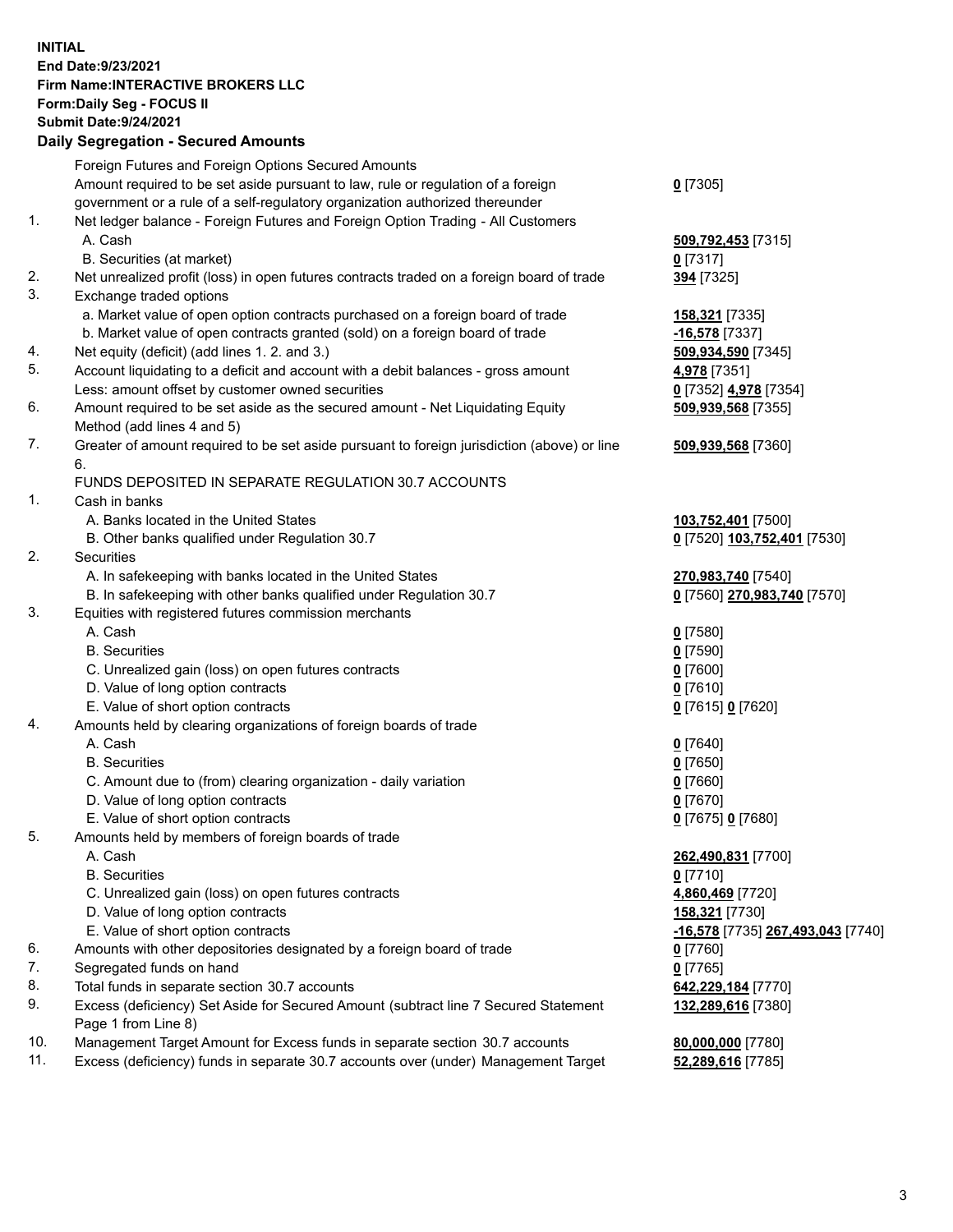**INITIAL End Date:9/23/2021 Firm Name:INTERACTIVE BROKERS LLC Form:Daily Seg - FOCUS II Submit Date:9/24/2021 Daily Segregation - Segregation Statement** SEGREGATION REQUIREMENTS(Section 4d(2) of the CEAct) 1. Net ledger balance A. Cash **6,898,145,237** [7010] B. Securities (at market) **0** [7020] 2. Net unrealized profit (loss) in open futures contracts traded on a contract market **188,439,098** [7030] 3. Exchange traded options A. Add market value of open option contracts purchased on a contract market **353,225,399** [7032] B. Deduct market value of open option contracts granted (sold) on a contract market **-285,144,681** [7033] 4. Net equity (deficit) (add lines 1, 2 and 3) **7,154,665,053** [7040] 5. Accounts liquidating to a deficit and accounts with debit balances - gross amount **1,252,482** [7045] Less: amount offset by customer securities **0** [7047] **1,252,482** [7050] 6. Amount required to be segregated (add lines 4 and 5) **7,155,917,535** [7060] FUNDS IN SEGREGATED ACCOUNTS 7. Deposited in segregated funds bank accounts A. Cash **1,625,173,872** [7070] B. Securities representing investments of customers' funds (at market) **3,319,828,800** [7080] C. Securities held for particular customers or option customers in lieu of cash (at market) **0** [7090] 8. Margins on deposit with derivatives clearing organizations of contract markets A. Cash **1,987,229,903** [7100] B. Securities representing investments of customers' funds (at market) **330,558,430** [7110] C. Securities held for particular customers or option customers in lieu of cash (at market) **0** [7120] 9. Net settlement from (to) derivatives clearing organizations of contract markets **25,795,636** [7130] 10. Exchange traded options A. Value of open long option contracts **352,941,850** [7132] B. Value of open short option contracts **-285,058,900** [7133] 11. Net equities with other FCMs A. Net liquidating equity **0** [7140] B. Securities representing investments of customers' funds (at market) **0** [7160] C. Securities held for particular customers or option customers in lieu of cash (at market) **0** [7170] 12. Segregated funds on hand **0** [7150] 13. Total amount in segregation (add lines 7 through 12) **7,356,469,591** [7180] 14. Excess (deficiency) funds in segregation (subtract line 6 from line 13) **200,552,056** [7190] 15. Management Target Amount for Excess funds in segregation **155,000,000** [7194] **45,552,056** [7198]

16. Excess (deficiency) funds in segregation over (under) Management Target Amount Excess